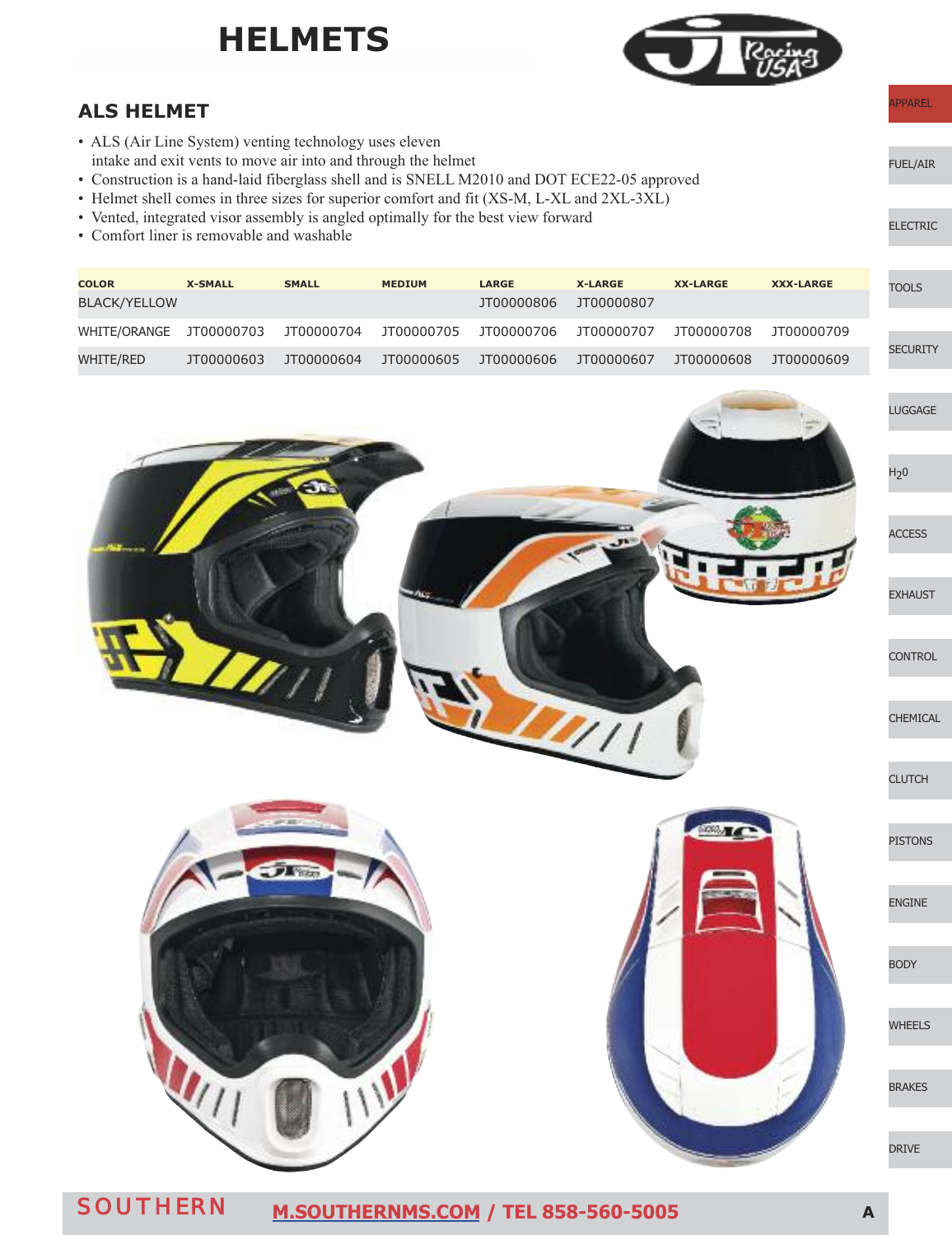

### **pAntS**

#### **CLASSICk pAnt**

**APPARE** 

FUEL/AIR

LUGGAGE

 $C$ 

**SECURITY** 

**TOOLS** 

- Hands down, the best made, most durable, best fitting, longest lasting pant available at a great price
- Air Line System (ALS) vents are positioned mid-thigh and feature a venturi effect for positive cooling
- ELECTRIC • Straight-leg design for a more comfortable and better fit
	- Multi-directional flex, 1680 Denier ballistics construction
	- Hand-formed and hand-cut padding with room for a knee brace
	- High-back waist, improved jersey retention, adjustable lowerback support and a 10mm-thick pad for low-spine protection • Cinch-strap adjustable waist closure
	- Moisture-wicking mesh liner runs from waist to ankle and is stitch-secured in key areas for easier on/off
	- Kadra® 600-denier fabric on inner leg and butt area for extra abrasion protection



|                  | <b>COLOR</b>       | <b>SIZE 28</b> | <b>SIZE 30</b> | <b>SIZE 32</b> | <b>SIZE 34</b> | <b>SIZE 36</b> | <b>SIZE 38</b> | <b>SIZE 40</b>        | <b>SIZE 42</b> | <b>SIZE 44</b> |
|------------------|--------------------|----------------|----------------|----------------|----------------|----------------|----------------|-----------------------|----------------|----------------|
| H <sub>2</sub> 0 | BLACK/GREEN        | JT03100928     | JT03100930     | JT03100932     | JT03100934     | JT03100936     | JT03100938     | JT03100940            | JT03100942     |                |
|                  | BLACK/ORANGE       | JT03101028     |                | JT03101032     | JT03101034     | JT03101036     | JT03101038     | JT03101040            | JT03101042     |                |
| <b>ACCESS</b>    | <b>BLACK/WHITE</b> | JT03101128     | JT03101130     | JT03101132     | JT03101134     | JT03101136     | JT03101138     | JT03101140            | JT03101142     | JT03101144     |
|                  | BLUE/RED           | JT03100128     | JT03100130     | JT03100132     | JT03100134     | JT03100136     | JT03100138     |                       |                |                |
| <b>EXHAUST</b>   | <b>BLUE/YELLOW</b> | JT03100228     | JT03100230     | JT03100232     | JT03100234     | JT03100236     | JT03100238     |                       |                |                |
|                  | GREEN/BLUE         | JT03100328     | JT03100330     | JT03100332     | JT03100334     | JT03100336     | JT03100338     | JT03100340            | JT03100342     |                |
| <b>CONTROL</b>   | ORANGE/BLUE        | JT03100428     | JT03100430     | JT03100432     | JT03100434     | JT03100436     | JT03100438     | JT03100440            | JT03100442     |                |
|                  | PINK/WHITE         | JT03100528     | JT03100530     | JT03100532     | JT03100534     | JT03100536     | JT03100538     |                       |                |                |
| <b>CHEMICAL</b>  | <b>WHITE/BLUE</b>  | JT03100628     | JT03100630     |                |                | JT03100636     |                | JT03100638 JT03100640 | JT03100642     | JT03100644     |
|                  | WHITE/ORANGE       | JT03100728     | JT03100730     | JT03100732     | JT03100734     | JT03100736     | JT03100738     |                       |                |                |
| <b>CLUTCH</b>    | YELLOW/BLACK       | JT03100828     |                |                |                | JT03100836     | JT03100838     |                       | JT03100842     | JT03100844     |

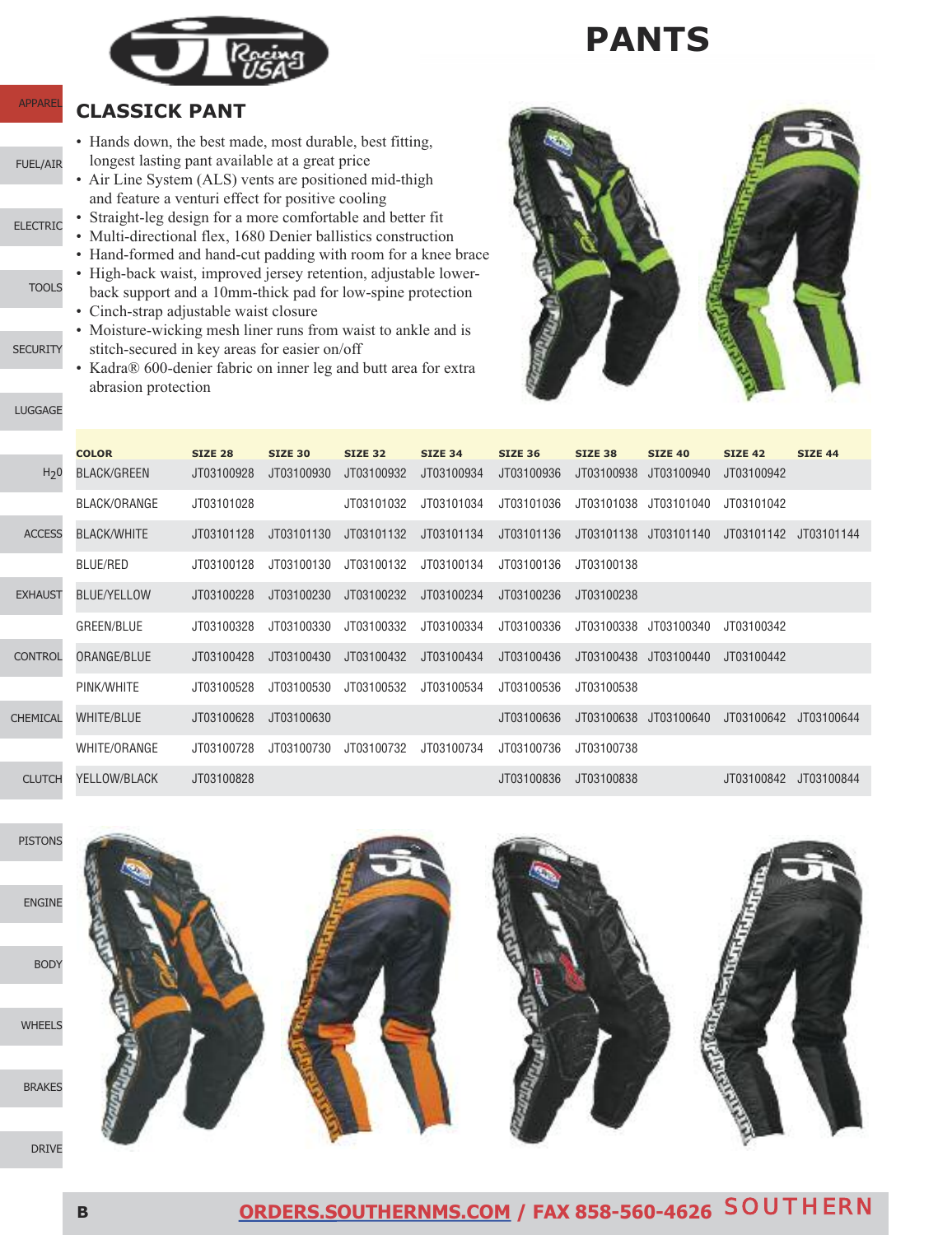**pAntS**





















'n.



 $R_{\hat{U}}$ 

Ŧ





APPAREL FUEL/AIR

ELECTRIC

TOOLS

**SECURITY** 

LUGGAGE

 $H<sub>2</sub>0$ 

ACCESS

EXHAUST

**CONTROL** 

CHEMICAL

**CLUTCH** 

PISTONS

ENGINE

BODY

WHEELS

BRAKES

DRIVE

SOUTHERN **[M.SOUTHERNMS.COM](http://m.southernms.com) / TEL 858-560-5005 <sup>C</sup>**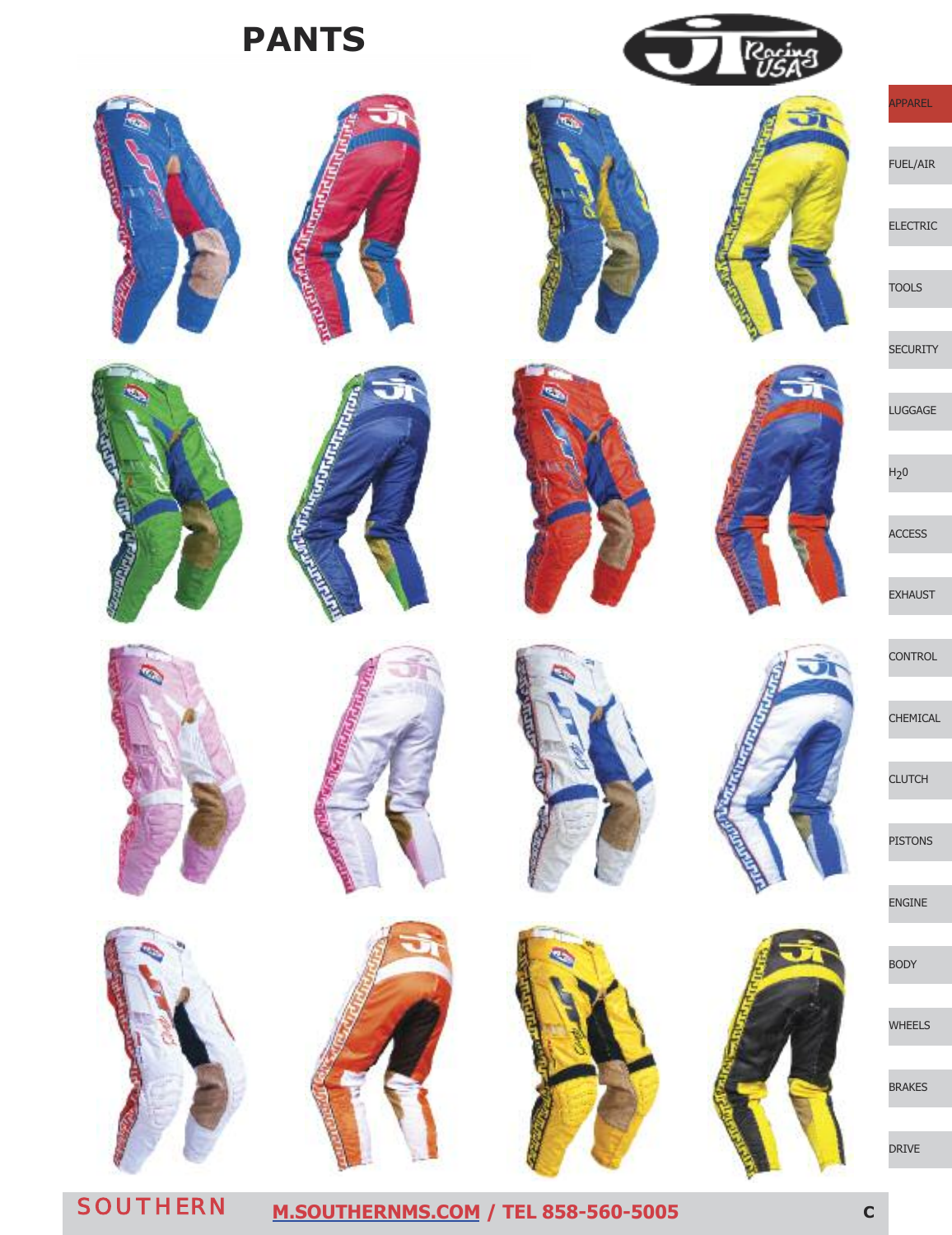

## **jERSEyS**

#### **pROtOUR jERSEy**

- Vented mesh collar and mesh side panels provide maximum airflow
- FUEL/AIR • Padded shoulders and elbows for extra protection
	- Tapered design contours to rider's body in riding position and features a drop-tail cut with a grippy silicone print to keep the jersey tucked in
	- Classic JT old school logo (with chrome fill) and racing stripe graphic

ELECTRIC

**APPARE** 

|                  | <b>COLOR</b>        | <b>SMALL</b> | <b>MEDIUM</b> | <b>LARGE</b> | <b>X-LARGE</b> | <b>XX-LARGE</b> | <b>XXX-LARGE</b> |
|------------------|---------------------|--------------|---------------|--------------|----------------|-----------------|------------------|
| <b>TOOLS</b>     | <b>BLACK/GREEN</b>  | JT02100904   | JT02100905    | JT02100906   | JT02100907     | JT02100908      | JT02100909       |
|                  | BLACK/ORANGE        | JT02101004   | JT02101005    | JT02101006   | JT02101007     | JT02101008      | JT02101009       |
| SECURITY         | <b>BLACK/WHITE</b>  | JT02101104   | JT02101105    | JT02101106   | JT02101107     | JT02101108      | JT02101109       |
|                  | <b>BLUE/RED</b>     | JT02100104   | JT02100105    | JT02100106   | JT02100107     | JT02100108      |                  |
| <b>LUGGAGE</b>   | <b>BLUE/YELLOW</b>  | JT02100204   | JT02100205    | JT02100206   | JT02100207     | JT02100208      |                  |
|                  | <b>GREEN/BLUE</b>   | JT02100304   | JT02100305    | JT02100306   | JT02100307     | JT02100308      |                  |
| H <sub>2</sub> 0 | ORANGE/BLUE         | JT02100404   | JT02100405    | JT02100406   | JT02100407     | JT02100408      | JT02100409       |
|                  | PINK/WHITE          | JT02100504   | JT02100505    | JT02100506   | JT02100507     | JT02100508      |                  |
| <b>ACCESS</b>    | WHITE/BLUE          | JT02100604   | JT02100605    | JT02100606   | JT02100607     | JT02100608      | JT02100609       |
|                  | <b>WHITE/ORANGE</b> | JT02100704   | JT02100705    | JT02100706   | JT02100707     | JT02100708      |                  |
|                  | YELLOW/BLACK        | JT02100804   | JT02100805    | JT02100806   | JT02100807     | JT02100808      | JT02100809       |



**CONTROL** 

CHEMICAL

**CLUTCH** 

PISTONS



BODY

**WHEELS** 

BRAKES











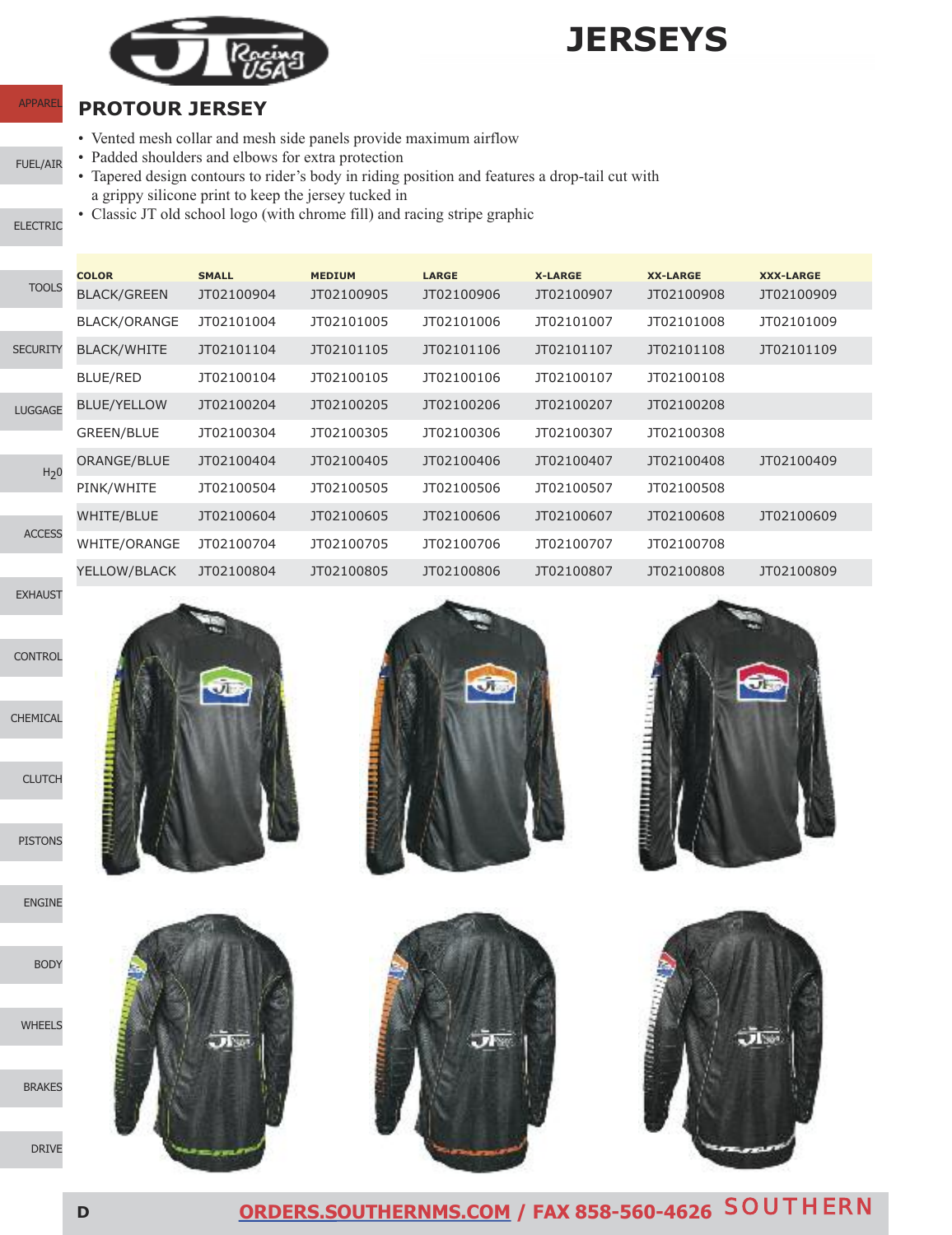# **jERSEyS**





 $\mathbf{r}$ 

 $60$ 

**MARKETTING** 



چار



er.

**SEL** 

Ġ,

**Military** 







 $\overline{\mathbf{v}}$ 

 $J\bar{b}$ 



APPAREL

ELECTRIC

FUEL/AIR

LUGGAGE

 $H<sub>2</sub>0$ 

ACCESS

EXHAUST

**CONTROL** 

CHEMICAL

**CLUTCH** 

PISTONS

ENGINE

BODY

WHEELS

BRAKES

DRIVE

бĒ

*<u><b>ALISTENT</u>* 











**SENSIVER** 

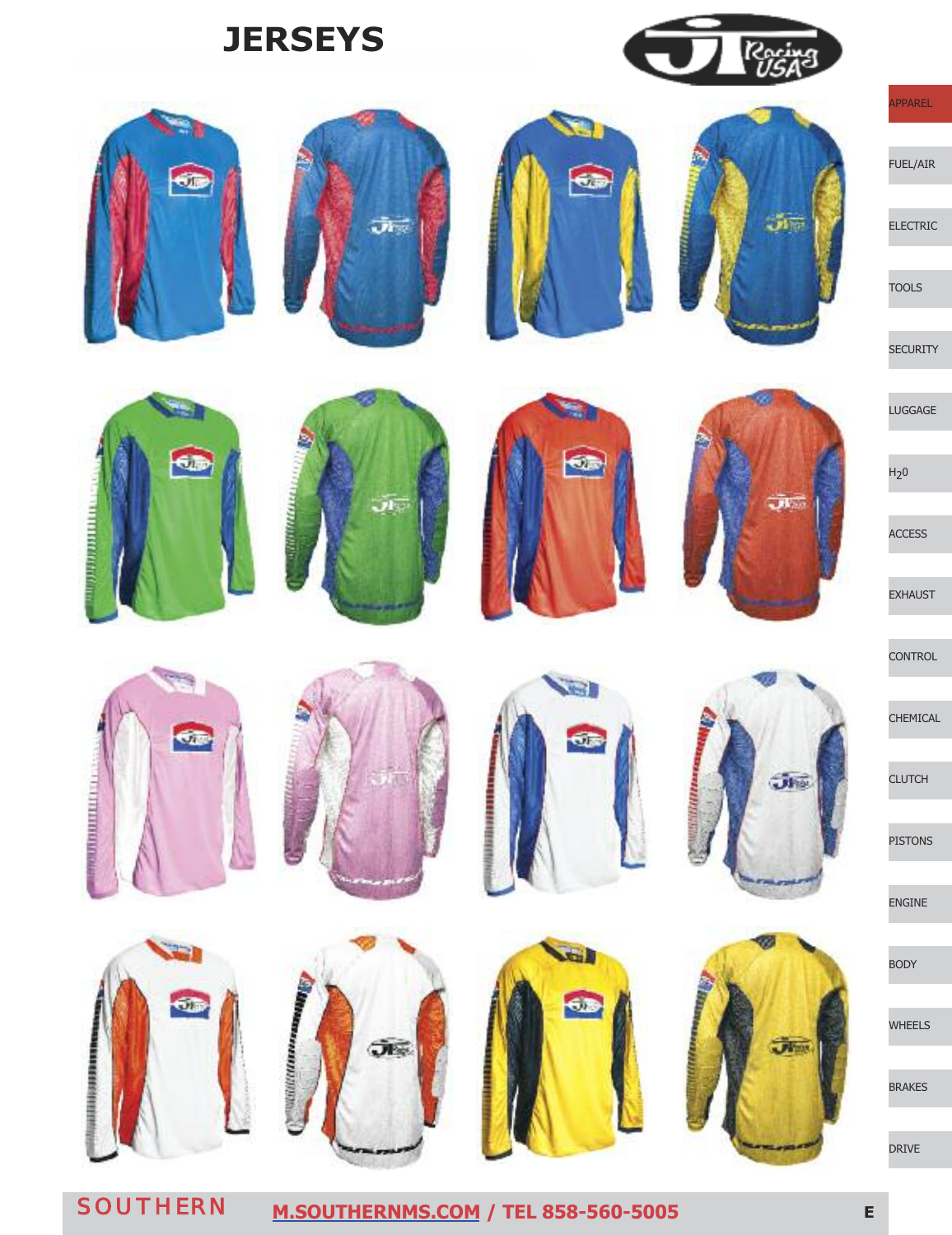

## **GLOvES**

• Four way stretch fabric and a pre-curved anatomical design for fit

- Clarino® wrapped fingers incorporate small vent holes
- Flexible wrist closure with hook and loop strap
- Sticky fingertip silicone print for grip and lever control
- Clarino® thumb section with EVA foam padding for
- ELECTRIC extra finger protection

APPAREL

FUEL/AIR

TOOLS

• Easy-grab pull tab with a silicone print end allows easy on/off



| .                | <b>COLOR</b>            | <b>X-SMALL</b> | <b>SMALL</b> | <b>MEDIUM</b> | <b>LARGE</b> | <b>X-LARGE</b> | <b>XX-LARGE</b> |
|------------------|-------------------------|----------------|--------------|---------------|--------------|----------------|-----------------|
|                  | <b>BLACK/GREEN</b>      | JT04030907     | JT04030908   | JT04030909    | JT04030910   | JT04030911     | JT04030912      |
| <b>SECURITY</b>  | BLACK/ORANGE JT04031007 |                | JT04031008   | JT04031009    | JT04031010   | JT04031011     | JT04031012      |
|                  | <b>BLACK/WHITE</b>      | JT04031107     | JT04031108   | JT04031109    | JT04031110   | JT04031111     | JT04031112      |
| <b>LUGGAGE</b>   | <b>BLUE/RED</b>         | JT04001107     | JT04001108   | JT04001109    | JT04001110   | JT04001111     | JT04001112      |
|                  | <b>BLUE/YELLOW</b>      | JT04001207     | JT04001208   | JT04001209    | JT04001210   | JT04001211     |                 |
| H <sub>2</sub> 0 | <b>GREEN/BLUE</b>       | JT04001307     | JT04001308   | JT04001309    | JT04001310   | JT04001311     | JT04001312      |
|                  | ORANGE/BLUE             | JT04001407     | JT04001408   | JT04001409    | JT04001410   | JT04001411     | JT04001412      |
| <b>ACCESS</b>    | PINK/WHITE              | JT04001507     | JT04001508   | JT04001509    | JT04001510   | JT04001511     |                 |
|                  | <b>WHITE/BLUE</b>       | JT04001607     | JT04001608   | JT04001609    | JT04001610   | JT04001611     | JT04001612      |
| <b>EXHAUST</b>   | WHITE/ORANGE JT04001707 |                | JT04001708   | JT04001709    | JT04001710   |                |                 |
|                  | YELLOW/BLACK JT04001807 |                | JT04001808   | JT04001809    | JT04001810   | JT04001811     | JT04001812      |









**CLUTCH** 

CHEMICAL

**CONTROL** 

WHEELS

BRAKES

DRIVE



















**<sup>f</sup> [ORDERS.SOUTHERNMS.COM](http://orders.southernms.com) / FAX 858-560-4626** SOUTHERN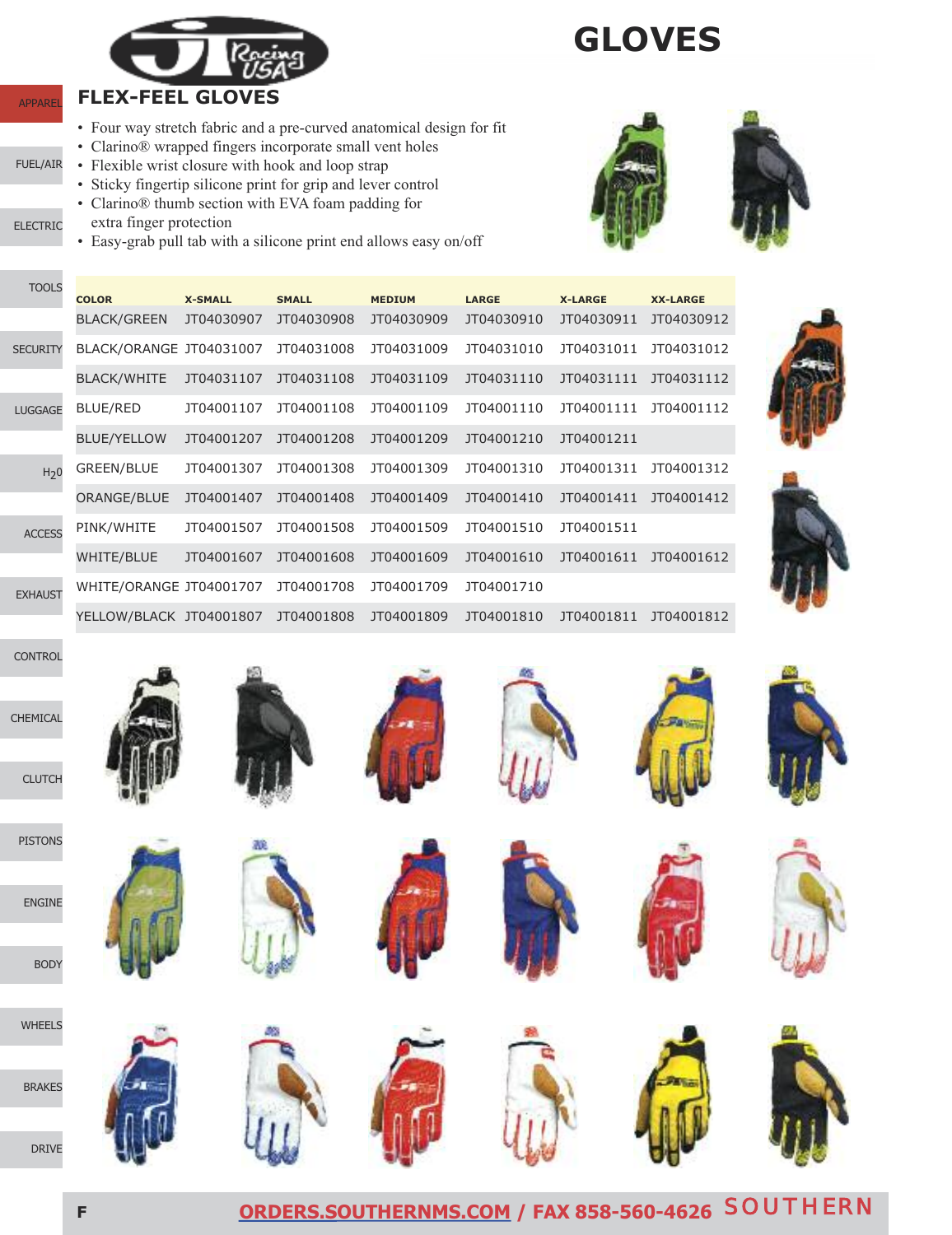### **GLOvES**

#### **LIfE-LInE GLOvES**

- Soft and ventilated dimple-mesh honeycomb fabric
- PVC-based armor on back of hand and knuckle area
- Flexible wrist closure with hook and loop strap

BLUE/RED JT04000107 JT04000108

- Sticky fingertip silicone print for grip and lever control
- Clarino® palm design and thumb section with silicone gel padding for extra palm and finger protection

BLUE/YELLOW JT04000207 JT04000208 JT04000209 JT04000210

**COLOR X-SMALL SMALL MEDIUM LARGE X-LARGE XX-LARGE** BLACK/GREEN JT04020907 JT04020908 JT04020909 JT04020910 JT04020911 JT04020912 BLACK/ORANGE JT04021007 JT04021008 JT04021009 JT04021010 JT04021011 JT04021012 BLACK/WHITE JT04021107 JT04021108 JT04021109 JT04021110 JT04021111 JT04021112

GREEN/BLUE JT04000307 JT04000308 JT04000309 JT04000310 JT04000311 JT04000312 ORANGE/BLUE JT04000407 JT04000408 JT04000409 JT04000410 JT04000411 JT04000412

WHITE/BLUE JT04000607 JT04000608 JT04000609 JT04000612

YELLOW/BLACK JT04000807 JT04000808 JT04000809 JT04000810 JT04000811 JT04000812

PINK/WHITE JT04000507 JT04000508 JT04000509 JT04000510 JT04000511

WHITE/ORANGE JT04000707 JT04000708 JT04000709 JT04000710 JT04000711

• Easy-grab pull tab with a silicone print end allows easy on/off



FUEL/AIR

ELECTRIC







**SECURITY** 



**ACCESS** 

EXHAUST

**CONTROL** 

**CHEMICAL** 



**CLUTCH** 

PISTONS

ENGINE

BODY

WHEELS

BRAKES

DRIVE





SOUTHERN **[M.SOUTHERNMS.COM](http://m.southernms.com) / TEL 858-560-5005 <sup>G</sup>**

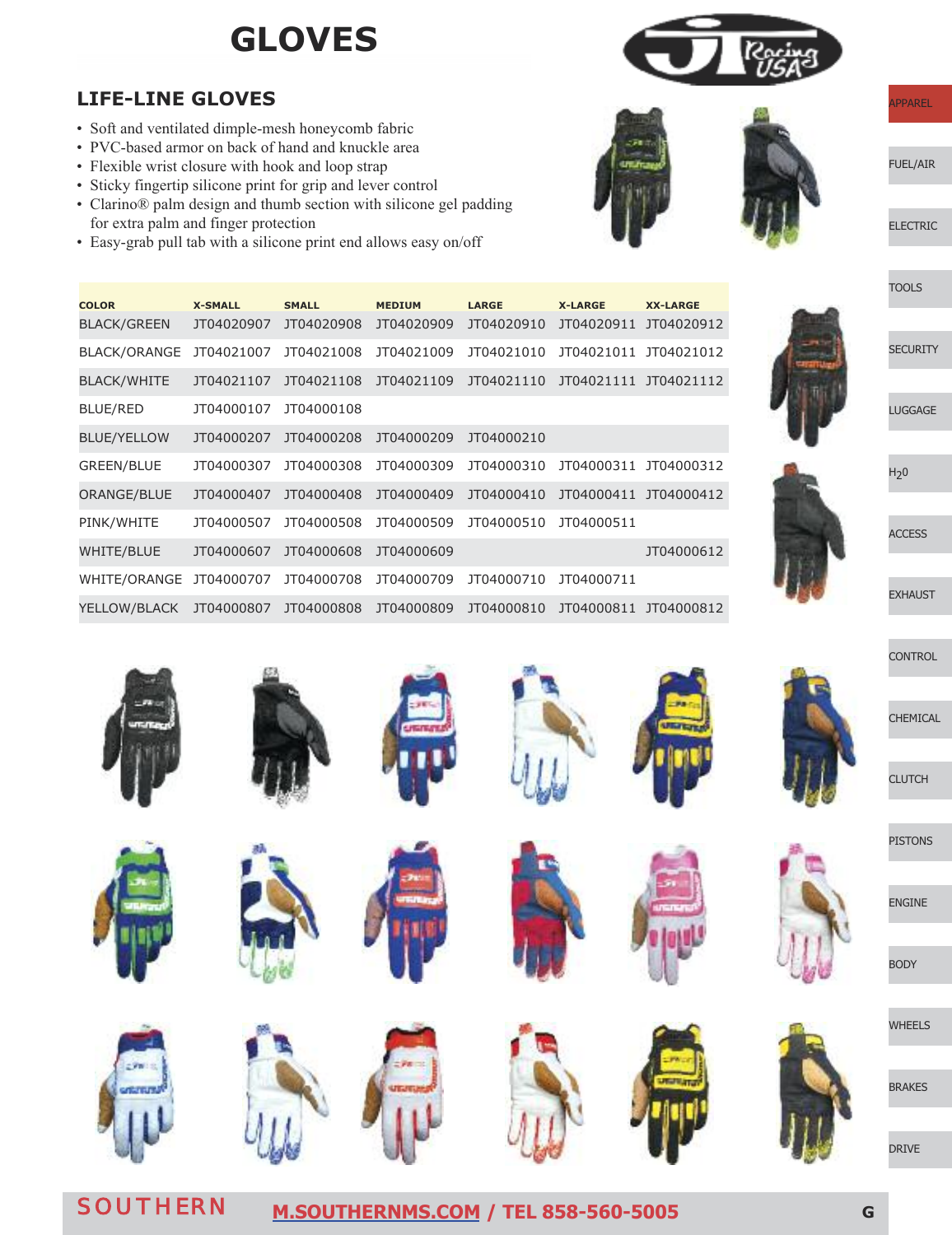

• Easy care, pre-shrunk, machine washable

**MEn'S t-ShIRtS**

• Made in the USA

### **CASUALwEAR**

### **APPARE**

FUEL/AIR

|                 | <b>TYPE</b>                    | <b>SMALL</b>      | <b>MEDIUM</b>     | <b>LARGE</b> | <b>X-LARGE</b> | <b>XX-LARGE</b> |
|-----------------|--------------------------------|-------------------|-------------------|--------------|----------------|-----------------|
| <b>ELECTRIC</b> | MEN LONG SLEEVE BAYLE WHITE    | JT01100604        | JT01100605        | JT01100606   | JT01100607     | JT01100608      |
|                 | MEN LONG SLEEVE LIBERTY WHITE  | JT01100304        | JT01100305        | JT01100306   | JT01100307     | JT01100308      |
| <b>TOOLS</b>    | MEN LONG SLEEVE VICTORY WHITE  | JT01100504        | JT01100505        | JT01100506   | JT01100507     | JT01100508      |
|                 | MEN SHORT SLEEVE LIBERTY WHITE | 1T01100204        | JT01100205        | 1T01100206   | JT01100207     | JT01100208      |
|                 | MEN SHORT SLEEVE RINGER BLUE   | <b>IT01100804</b> | <b>IT01100805</b> | 1T01100806   | JT01100807     | JT01100808      |
| <b>SECURITY</b> | MEN SHORT SLEEVE RINGER RED    | JT01100704        | 1T01100705        | 1T01100706   | JT01100707     | JT01100708      |
|                 | MEN SHORT SLEEVE VICTORY WHITE | JT01100404        | JT01100405        | JT01100406   | JT01100407     | JT01100408      |
| <b>LUGGAGE</b>  | MEN SHORT SLEEVE 3D WHITE      | IT01100104        | JT01100105        | 1T01100106   | JT01100107     | JT01100108      |



BAYLE LONG SLEEVE



LIBERTY LONG SLEEVE



VICTORY LONG SLEEVE LIBERTY

VICTORY 3D





RINGER BLUE RINGER RED

#### **MEn'S pOLO ShIRtS**

- Sleeve logos and patches are embroidered
- Tailored fit, order one size larger
- Easy care, pre-shrunk, machine washable • Colors: Black, Navy
- BRAKES

WHEELS





| <b>TYPE</b>                                                             | <b>MEDIUM</b>                               | <b>LARGE</b> | <b>X-LARGE</b> | <b>XX-LARGE</b> |
|-------------------------------------------------------------------------|---------------------------------------------|--------------|----------------|-----------------|
|                                                                         |                                             |              |                |                 |
| MEN OVAL LOGO POLO BLACK                                                | JT01100905 JT01100906 JT01100907 JT01100908 |              |                |                 |
|                                                                         |                                             |              |                |                 |
| MEN RED/BLUE LOGO POLO NAVY JT01101005 JT01101006 JT01101007 JT01101008 |                                             |              |                |                 |

ENGINE

BODY

**CONTROL** 

**<sup>h</sup> [ORDERS.SOUTHERNMS.COM](http://orders.southernms.com) / FAX 858-560-4626** SOUTHERN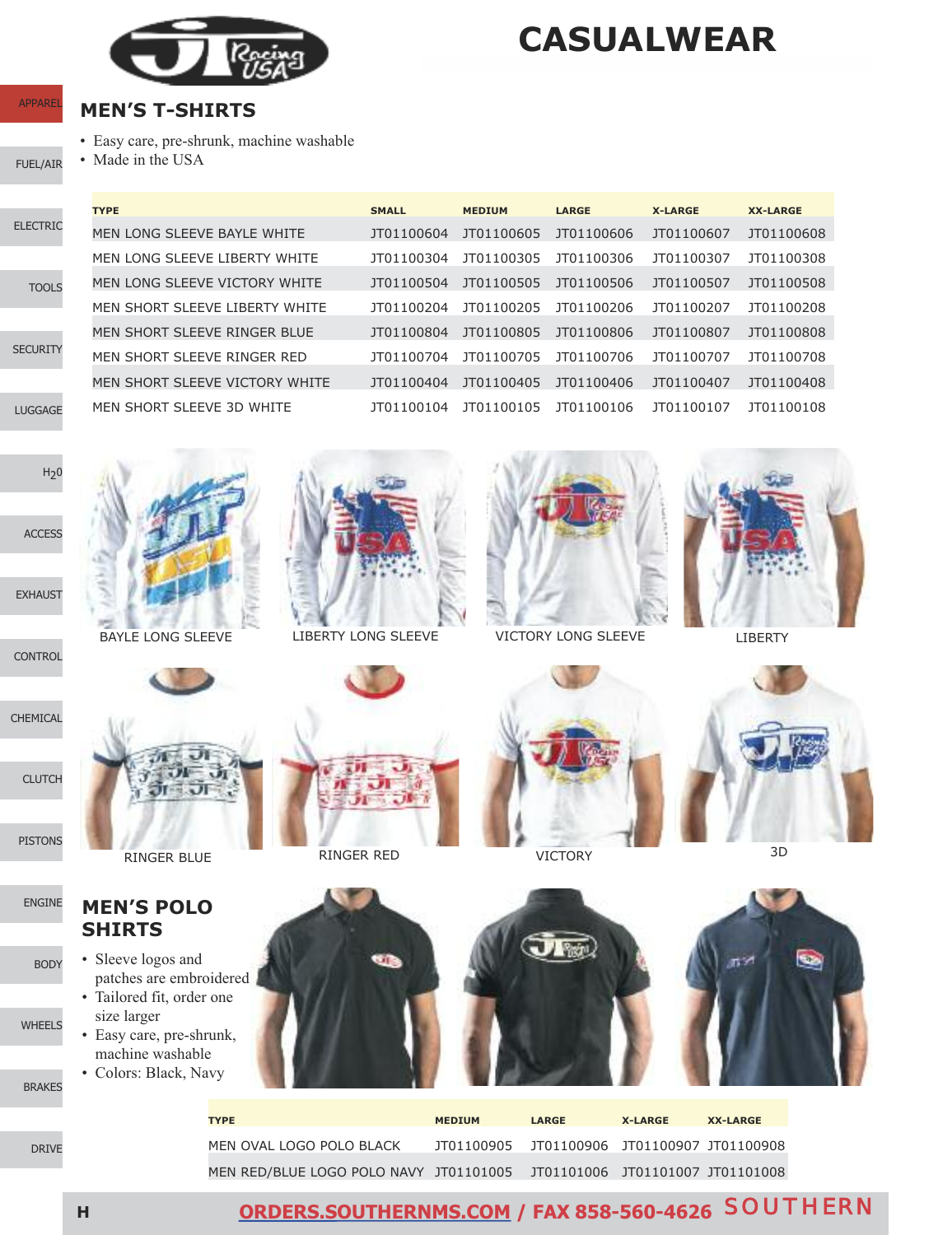### **CASUALwEAR**



#### **wOMEn'S t-ShIRtS**

- Easy care, pre-shrunk, machine washable
- Made in the USA

| <b>TYPE</b>                                                                | <b>X-SMALL</b> | <b>SMALL</b>                                | <b>MEDIUM</b>                    | <b>LARGE</b>          |
|----------------------------------------------------------------------------|----------------|---------------------------------------------|----------------------------------|-----------------------|
| WOMEN SHORT SLEEVE RINGER BLUE JT01200503 JT01200504 JT01200505 JT01200506 |                |                                             |                                  |                       |
| WOMEN SHORT SLEEVE RINGER RED JT01200403 JT01200404 JT01200405 JT01200406  |                |                                             |                                  |                       |
| WOMEN SHORT SLEEVE 3D BLACK                                                |                | JT01200903 JT01200904 JT01200905 JT01200906 |                                  |                       |
| WOMEN SHORT SLEEVE 3D BLUE                                                 |                | JT01200703 JT01200704 JT01200705 JT01200706 |                                  |                       |
| WOMEN SHORT SLEEVE 3D GREY                                                 |                |                                             | JT01200604 JT01200605 JT01200606 |                       |
| WOMEN SHORT SLEEVE 3D WHITE                                                | 1T01200803     |                                             |                                  | JT01200805 JT01200806 |









#### **StICkIE BAG**

- Digitally printed with ultra bright inks
- Crystal clear laminate and optical precision cut
- Super-thick 12-mil material is durable and flexible
- 3M brand adhesive ensures long-lasting stick
- Clear shrink-wrap on rigid cardboard allows easy wall display
- 24 stickers per package

FUEL/AIR

ELECTRIC

TOOLS

**SECURITY** 

LUGGAGE

 $H<sub>2</sub>0$ 

**ACCESS** 

EXHAUST

**CONTROL** 

CHEMICAL

**CLUTCH** 

PISTONS

ENGINE

BODY

WHEELS

BRAKES

DRIVE

SOUTHERN **[M.SOUTHERNMS.COM](http://m.southernms.com) / TEL 858-560-5005 <sup>I</sup>**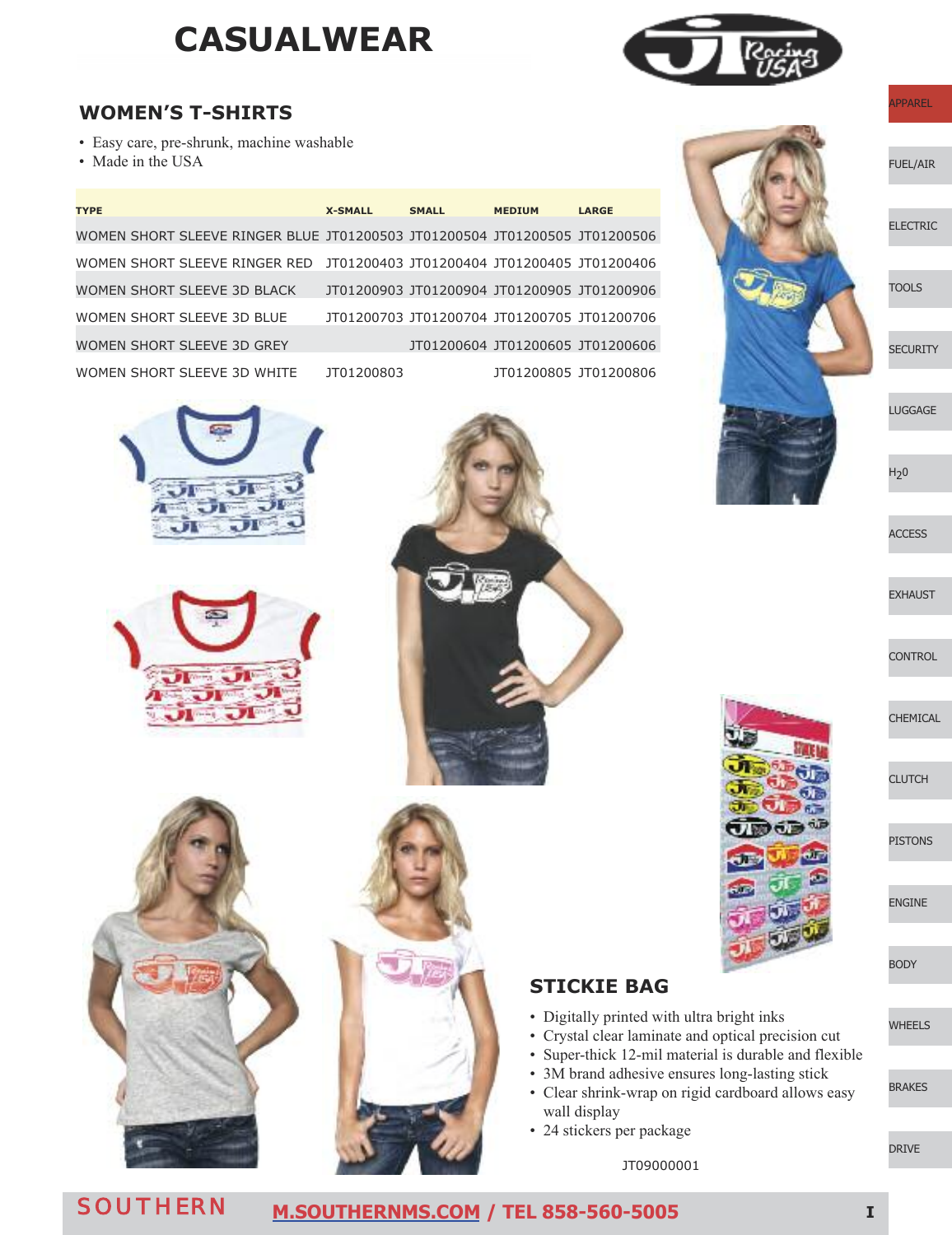

**APPARE** 

FUEL/AIR

ELECTRIC

**CLUTCH** 

PISTONS

ENGINE

### **CASUALwEAR**

#### **OvAL LOGO/vICtORy tRUCkER hAtS**

- Stretchable Polyester mesh for superior comfort and fit
- Ever-fresh spandex sweatband absorbs and blocks odor
- Permacurv visor maintains its shape and curve • 2 sizes SMALL/MEDIUM (6 3/4" - 7 1/4") and LARGE/X-LARGE (7 1/8" - 7 5/8")
- 55% Poly/43% Cotton/2% Spandex construction



|                  | <b>TYPE/COLOR</b>            | <b>SIZE</b>   | PART#      |
|------------------|------------------------------|---------------|------------|
| <b>TOOLS</b>     | <b>OVAL LOGO BLACK/WHITE</b> | SMALL/MEDIUM  | JT06000104 |
|                  | <b>OVAL LOGO BLACK/WHITE</b> | LARGE/X-LARGE | JT06000106 |
|                  | OVAL LOGO BLACK/YELLOW       | SMALL/MEDIUM  | JT06000604 |
| <b>SECURITY</b>  | OVAL LOGO BLACK/YELLOW       | LARGE/X-LARGE | JT06000606 |
|                  | OVAL LOGO BLUE/GREEN         | SMALL/MEDIUM  | JT06000304 |
| LUGGAGE          | OVAL LOGO BLUE/GREEN         | LARGE/X-LARGE | JT06000306 |
|                  | OVAL LOGO BLUE/ORANGE        | SMALL/MEDIUM  | JT06000404 |
| H <sub>2</sub> 0 | OVAL LOGO BLUE/ORANGE        | LARGE/X-LARGE | JT06000406 |
|                  | <b>OVAL LOGO PINK/PINK</b>   | SMALL/MEDIUM  | JT06000204 |
|                  | OVAL LOGO PINK/PINK          | LARGE/X-LARGE | JT06000206 |
| <b>ACCESS</b>    | OVAL LOGO WHITE/PINK         | SMALL/MEDIUM  | JT06000504 |
|                  | OVAL LOGO WHITE/PINK         | LARGE/X-LARGE | JT06000506 |
| <b>EXHAUST</b>   | <b>VICTORY TRUCKER BLUE</b>  | SMALL/MEDIUM  | JT06000704 |
|                  | <b>VICTORY TRUCKER BLUE</b>  | LARGE/X-LARGE | JT06000706 |
|                  | <b>VICTORY TRUCKER RED</b>   | SMALL/MEDIUM  | JT06000804 |
| <b>CONTROL</b>   | VICTORY TRUCKER RED          | LARGE/X-LARGE | JT06000806 |
|                  | <b>VICTORY TRUCKER WHITE</b> | SMALL/MEDIUM  | JT06000904 |
| <b>CHEMICAL</b>  | <b>VICTORY TRUCKER WHITE</b> | LARGE/X-LARGE | JT06000906 |











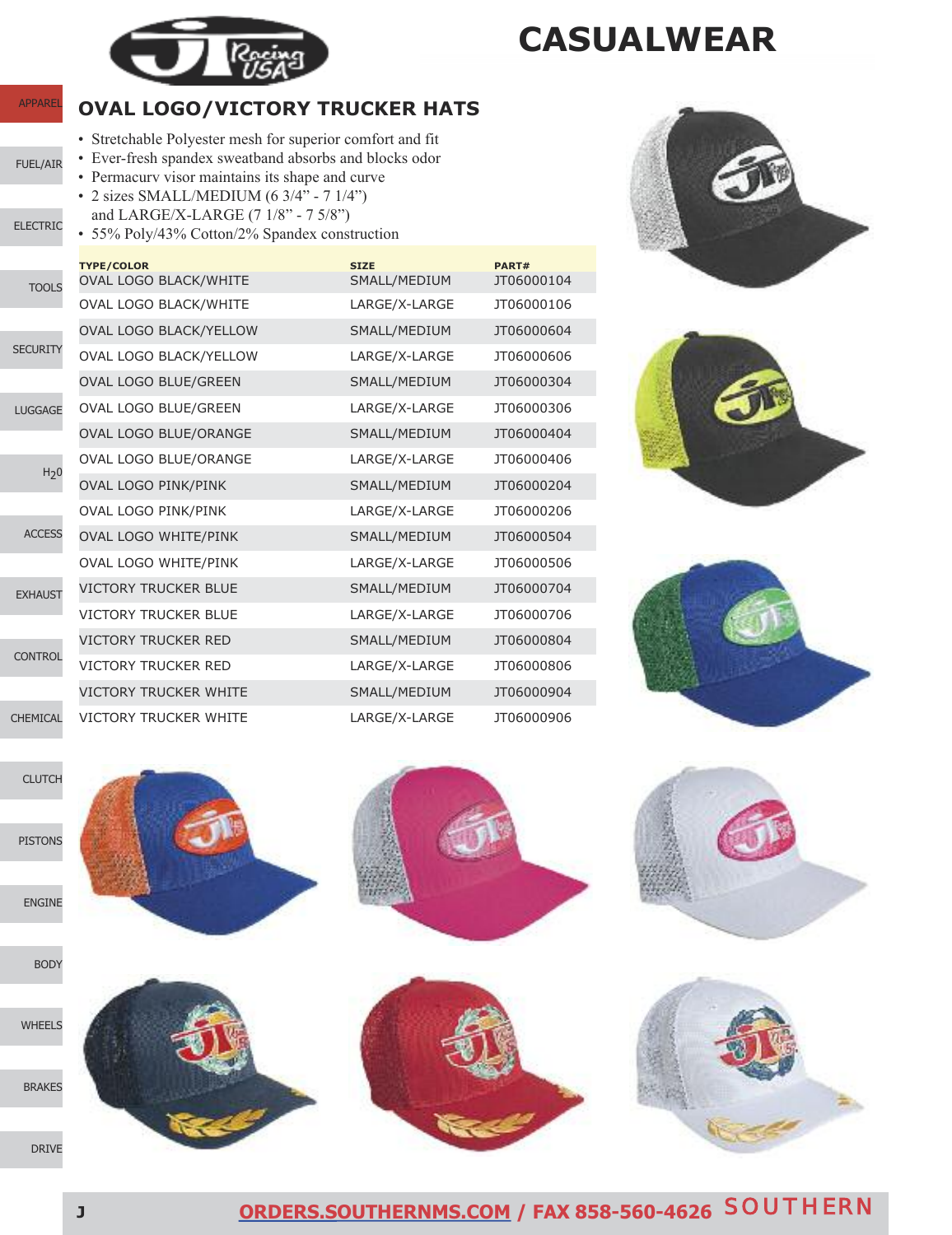### **CASUALwEAR**

#### **OvAL BEAnIE**

- Stylish and warm
- Made of stretchy,  $100\%$ hypoallergenic acrylic
- Extra-long (appoximately 12" uncuffed) for extra warmth
- One size fits all
- Made in the USA

| <b>COLOR</b>        | PART#             |
|---------------------|-------------------|
| <b>BLACK/WHITE</b>  | JT06001510        |
| <b>BLACK/YELLOW</b> | JT06001610        |
| <b>BLUE/RED</b>     | JT06001210        |
| <b>GREEN/BLUE</b>   | <b>IT06001110</b> |
| <b>GREY/BLACK</b>   | JT06001410        |
| ORANGE/BLUE         | JT06001310        |
| <b>RED/BLUE</b>     | JT06001010        |



 $\overline{J}$   $\overline{V}$   $\overline{V}$   $\overline{r}$   $\overline{r}$   $\overline{s}$ 



 $\overline{J}$  Figure

 $74%23$ 

FUEL/AIR

ELECTRIC

**TOOLS** 

**SECURITY** 

LUGGAGE

 $H<sub>2</sub>0$ 

ACCESS



**CONTROL** 

CHEMICAL

**CLUTCH** 

PISTONS

ENGINE

BODY

WHEELS

BRAKES

DRIVE

**hOODIE**

- Super-soft cotton construction with minimal shrinkage
- Heavy-duty reinforced stitching
- JT screen print on sleeves and inside hood
- Warm and comfortable dual pockets
- 2 styles: oval logo and red/blue logo, both in black
- Men sizes S XXL
- Woman sizes XS L

**typE X-SMALL SMALL MEDIUM LARGE X-LARGE XX-LARGE** MEN OVAL LOGO BLACK JT07100204 JT07100205 JT07100206 JT07100207 JT07100208 MEN RED/BLUE LOGO BLACK JT07100104 JT07100105 JT07100106 JT07100107 JT07100108

WOMAN OVAL LOGO BLACK **JT07200206** WOMAN RED/BLUE LOGO BLACK **JT07200106** 

#### SOUTHERN **[M.SOUTHERNMS.COM](http://m.southernms.com) / TEL 858-560-5005 <sup>k</sup>**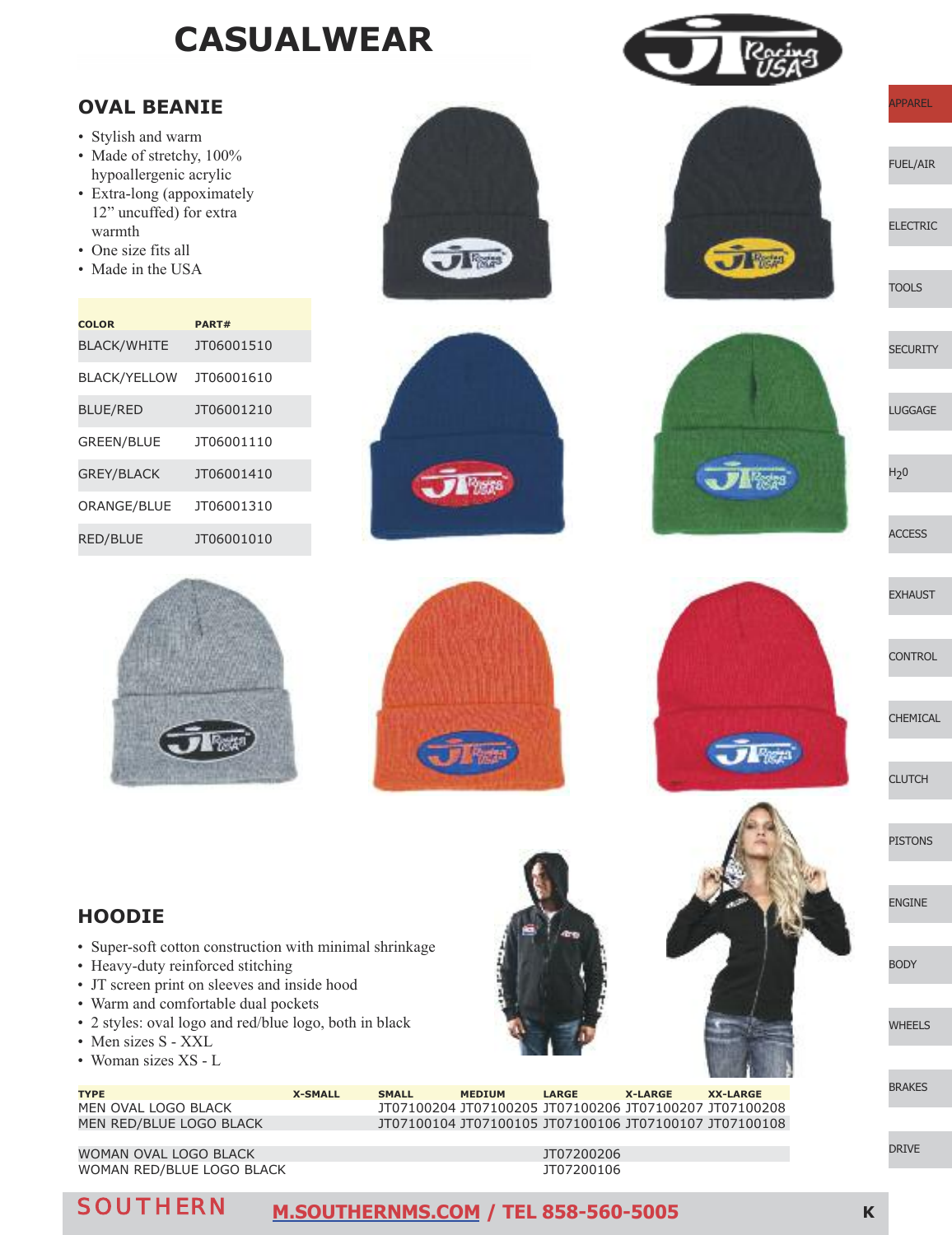

**<sup>L</sup> [ORDERS.SOUTHERNMS.COM](http://orders.southernms.com) / FAX 858-560-4626** SOUTHERN